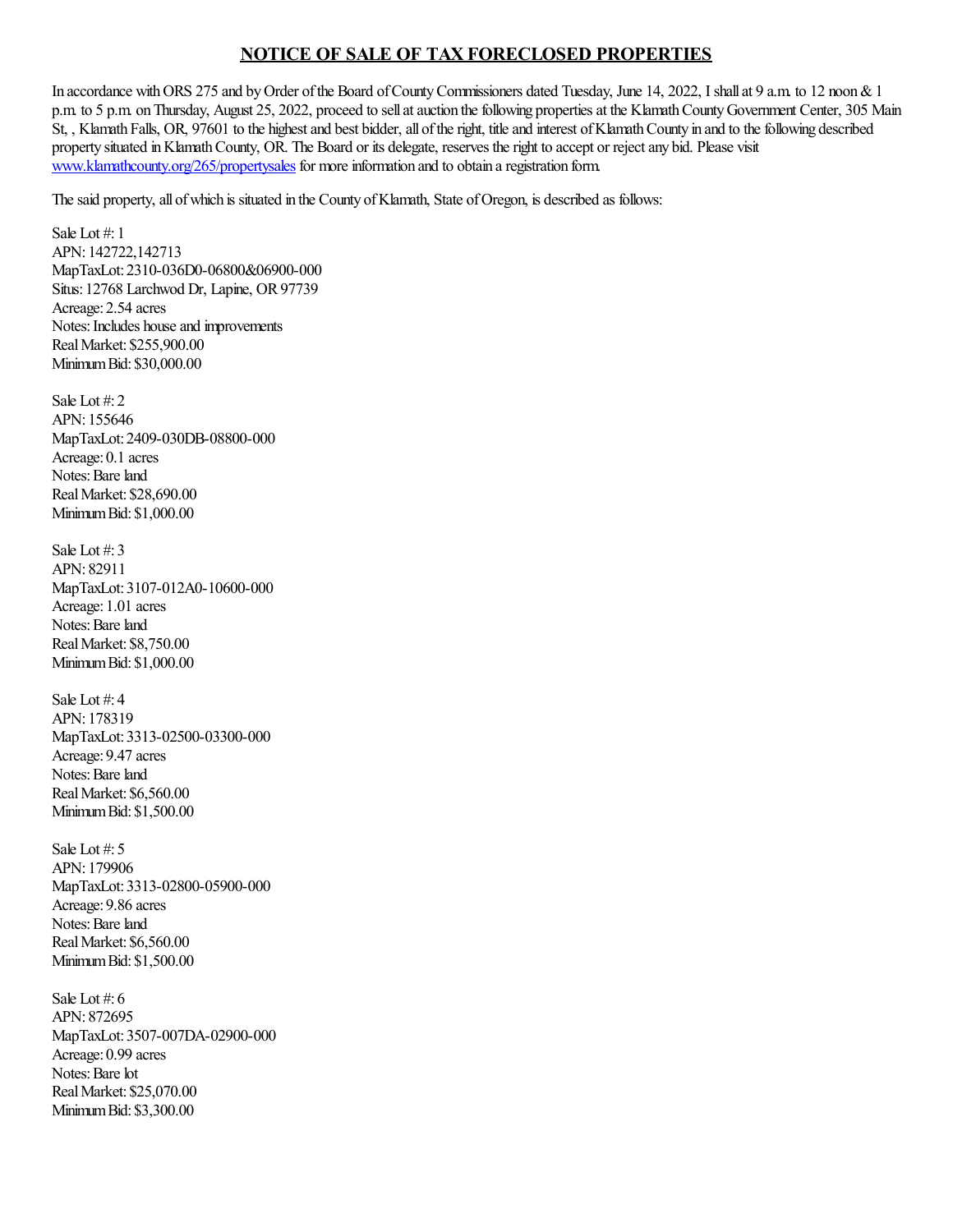Sale Lot #: 7 APN: 235123 MapTaxLot: 3507-017BC-02500-000 Acreage: 0.46 acres Notes: Bare land RealMarket: \$6,880.00 MinimumBid: \$1,500.00

Sale Lot #: 8 APN: 234749 MapTaxLot: 3507-017BD-00300-000 Acreage: 0.93 acres Notes: Bare land RealMarket: \$9,170.00 MinimumBid: \$2,000.00

Sale Lot #: 9 APN: 235098 MapTaxLot: 3507-017BD-04200-000 Acreage: 0.69 acres Notes: Bare land RealMarket: \$9,170.00 MinimumBid: \$1,500.00

Sale Lot #: 10 APN: 238077 MapTaxLot: 3507-017CA-04700-000 Acreage: 0.26 acres Notes: Bare land RealMarket: \$6,880.00 MinimumBid: \$1,500.00

Sale Lot #: 11 APN: 237416 MapTaxLot: 3507-017CB-04900-000 Acreage: 0.27 acres Notes: Bare land RealMarket: \$6,880.00 MinimumBid: \$1,000.00

Sale Lot #: 12 APN: 241795 MapTaxLot: 3507-018AA-07500-000 Acreage: 0.24 acres Notes: Bare land RealMarket: \$6,880.00 MinimumBid: \$2,000.00

Sale Lot #: 13 APN: 245782 MapTaxLot: 3507-018DA-05400-000 Acreage: 0.3 acres Notes: Bare land RealMarket: \$6,880.00 MinimumBid: \$1,500.00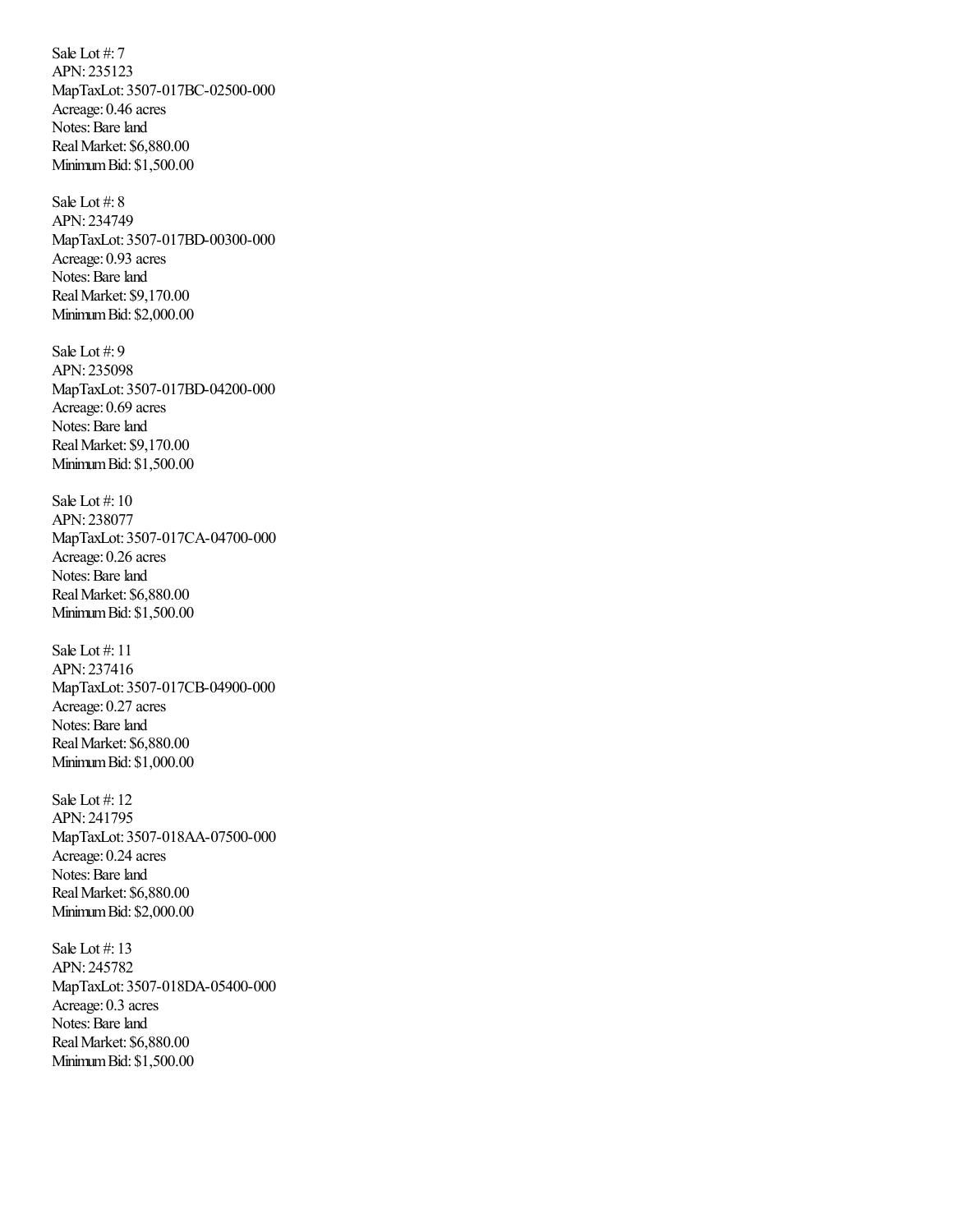Sale Lot #: 14 APN: 245933 MapTaxLot: 3507-018DA-09500-000 Acreage: 0.38 acres Notes: Bare land RealMarket: \$6,880.00 MinimumBid: \$1,500.00

Sale Lot #: 15 APN: 245416 MapTaxLot: 3507-018DD-03800 Acreage: 0.38 acres Notes: Bare land RealMarket: \$6,880.00 MinimumBid: \$1,500.00

Sale Lot #: 16 APN: 253255 MapTaxLot: 3509-014A0-00600-000 Acreage: 1.36 acres Notes: Bare land RealMarket: \$3,710.00 MinimumBid: \$1,000.00

Sale Lot #: 17 APN: 253326 MapTaxLot: 3509-014A0-01400-000 Acreage: 2.39 acres Notes: Bare land RealMarket: \$7,410.00 MinimumBid: \$1,500.00

Sale Lot #: 18 APN: 258027 MapTaxLot: 3510-014B0-03000-000 Acreage: 5.01 acres Notes: Bare land RealMarket: \$7,050.00 MinimumBid: \$1,000.00

Sale Lot #: 19 APN: 258964 MapTaxLot: 3510-014D0-00800-000 Acreage: 2.41 acres Notes: Bare land RealMarket: \$4,700.00 MinimumBid: \$1,000.00

Sale Lot #: 20 APN: 259437 MapTaxLot: 3510-015B0-00200-000 Acreage: 2.42 acres Notes: Bare land RealMarket: \$7,050.00 MinimumBid: \$1,200.00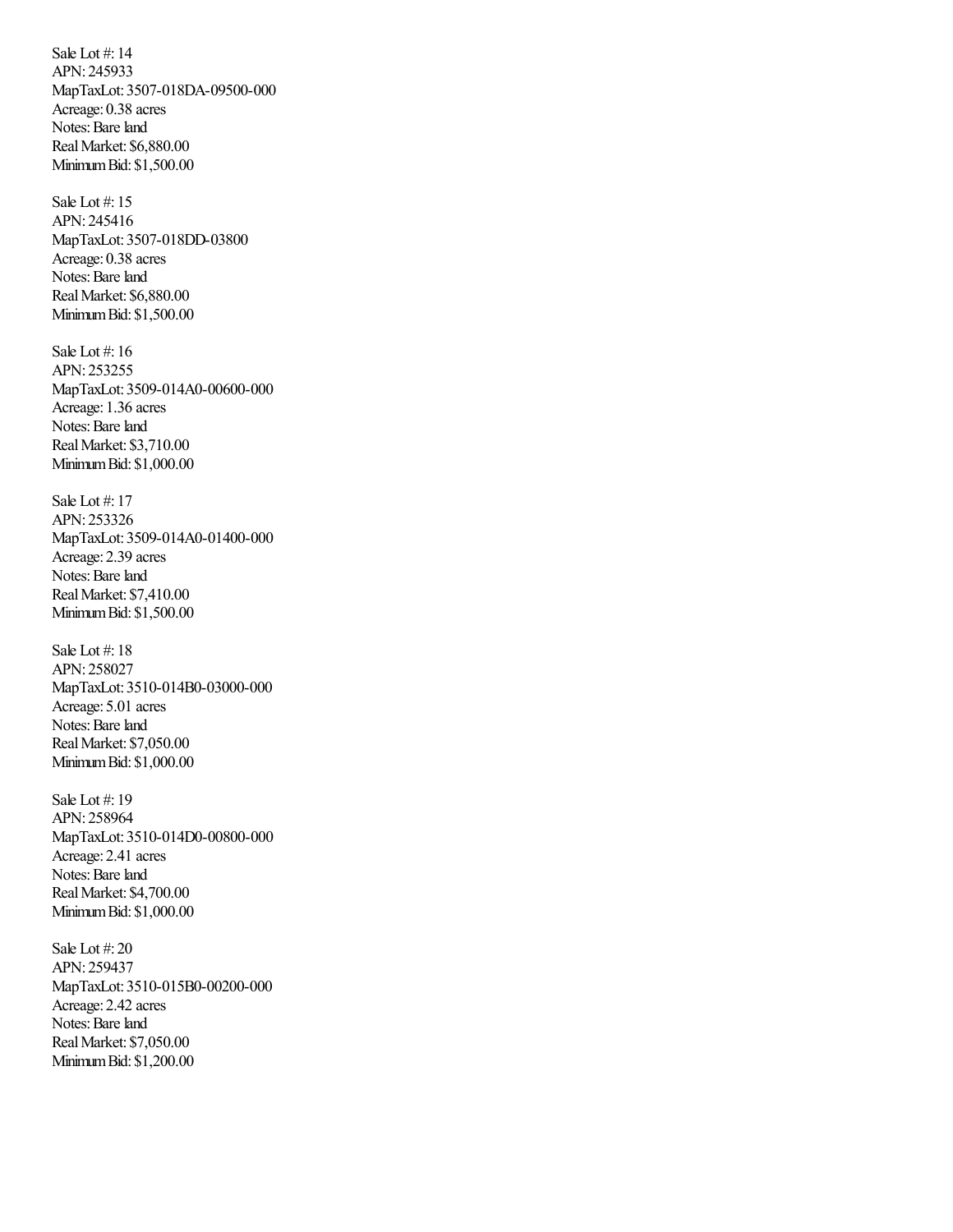Sale Lot #: 21 APN: 261585 MapTaxLot: 3510-021D0-00800-000 Acreage: 2.41 acres Notes: Bare land RealMarket: \$7,050.00 MinimumBid: \$1,500.00

Sale Lot #: 22 APN: 262469 MapTaxLot: 3510-022B0-02500-000 Acreage: 2.42 acres Notes: Bare land RealMarket: \$4,700.00 MinimumBid: \$1,500.00

Sale Lot #: 23 APN: 265199 MapTaxLot: 3510-023B0-05300-000 Acreage: 2.35 acres Notes: Bare land RealMarket: \$4,700.00 MinimumBid: \$1,000.00

Sale Lot #: 24 APN: 265233 MapTaxLot: 3510-023B0-05700-000 Acreage: 2.4 acres Notes: Bare land RealMarket: \$4,700.00 MinimumBid: \$1,000.00

Sale Lot #: 25 APN: 268409 MapTaxLot: 3510-026C0-00600-000 Acreage: 3.09 acres Notes: Bare land RealMarket: \$7,050.00 MinimumBid: \$1,500.00

Sale Lot #: 26 APN: 268436 MapTaxLot: 3510-026C0-01300-000 Acreage: 2.67 acres Notes: Bare land RealMarket: \$7,050.00 MinimumBid: \$1,500.00

Sale Lot #: 27 APN: 268294 MapTaxLot: 3510-026D0-03600-000 Acreage: 2.4 acres Notes: Bare land RealMarket: \$7,050.00 MinimumBid: \$2,000.00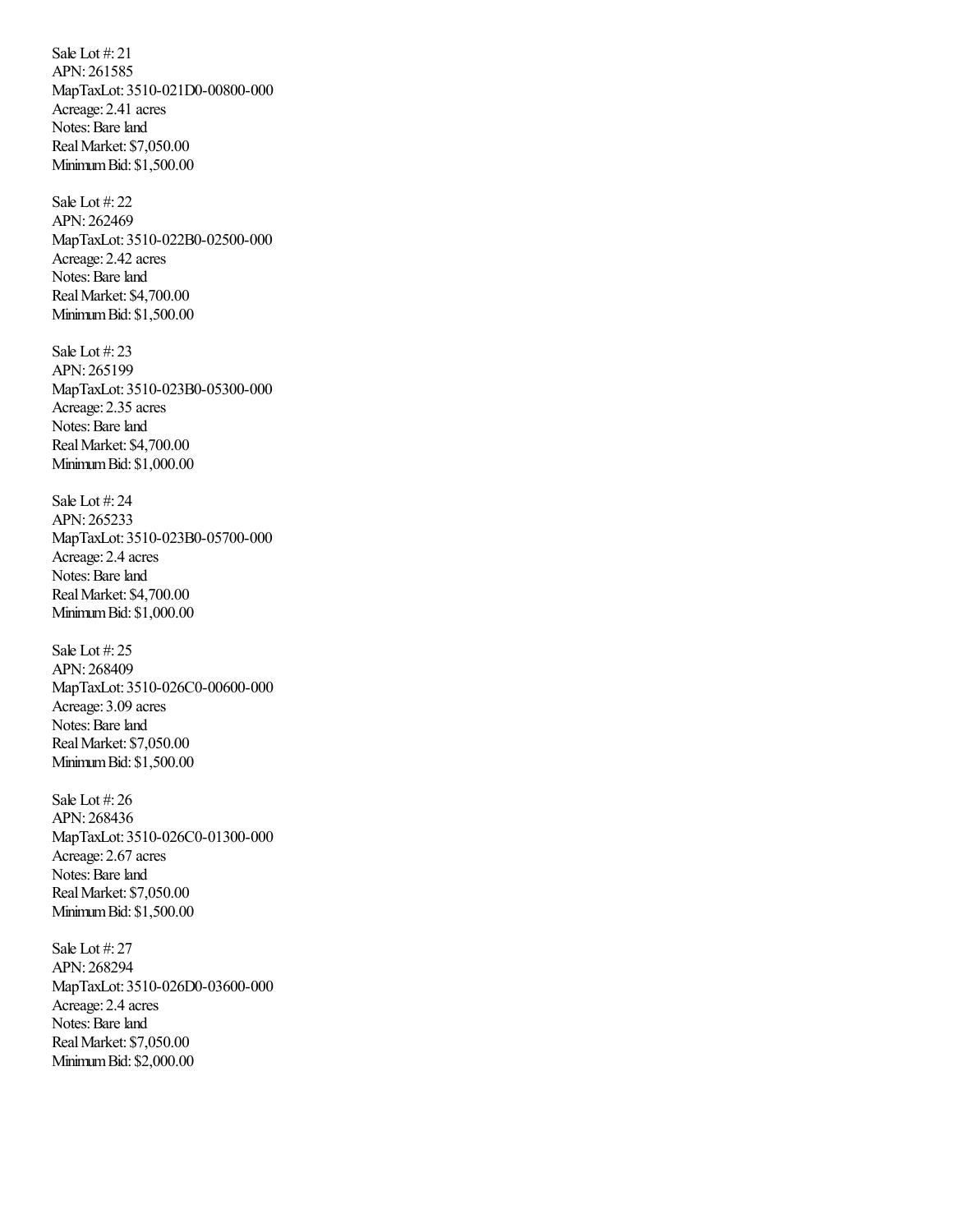Sale Lot #: 28 APN: 270860 MapTaxLot: 3510-027C0-03100-000 Situs: 22123 Tepee Ln., Sprague River, OR97639 Acreage: 2.39 acres Notes: Bare land RealMarket: \$8,240.00 MinimumBid: \$3,000.00

Sale Lot #: 29 APN: 271397 MapTaxLot: 3510-027C0-04100-000 Acreage: 2.63 acres Notes: Bare land RealMarket: \$7,050.00 MinimumBid: \$1,500.00

Sale Lot #: 30 APN: 279273 MapTaxLot: 3511-013A0-01800-000 Acreage: 1.56 acres Notes: Bare land RealMarket: \$3,380.00 MinimumBid: \$1,000.00

Sale Lot #: 31 APN: 279781 MapTaxLot: 3511-013B0-03900-000 Acreage: 1.52 acres Notes: Bare land RealMarket: \$3,380.00 MinimumBid: \$1,000.00

Sale Lot #: 32 APN: 279950, 280109 MapTaxLot: 3511-013B0-04900&06000-000 Acreage: 3.09 acres Notes: 2 bare lots RealMarket: \$6,760.00 MinimumBid: \$2,000.00

Sale Lot #: 33 APN: 281769 MapTaxLot: 3511-014B0-04200-000 Acreage: 1.46 acres Notes: Bare land RealMarket: \$3,380.00 MinimumBid: \$1,000.00

Sale Lot #: 34 APN: 282054 MapTaxLot: 3511-014B0-05200-000 Acreage: 1.54 acres Notes: Bare land RealMarket: \$3,380.00 MinimumBid: \$1,000.00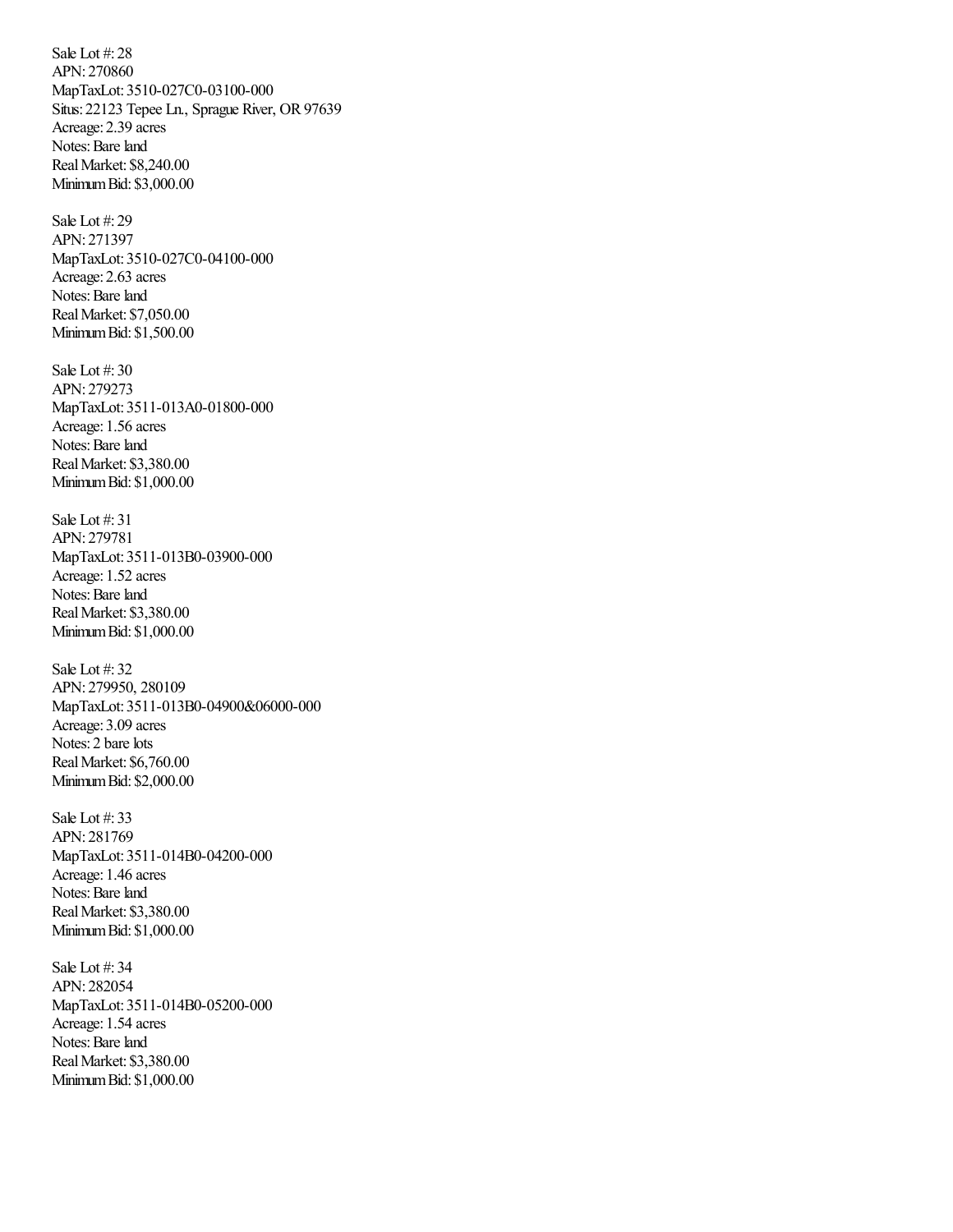Sale Lot #: 35 APN: 283400,283419,283339,283348 MapTaxLot: 3511-015A0-07800,7900,8000,8100 Acreage: 6.2 acres Notes: 4 bare tax lots RealMarket: \$13,520.00 MinimumBid: \$4,000.00

Sale Lot #: 36 APN: 285024 MapTaxLot: 3511-015C0-01200-000 Acreage: 1.54 acres Notes: Bare land RealMarket: \$3,380.00 MinimumBid: \$1,000.00

Sale Lot #: 37 APN: 287077 MapTaxLot: 3511-022B0-00100-000 Acreage: 1.55 acres Notes: Bare land RealMarket: \$3,380.00 MinimumBid: \$1,000.00

Sale Lot #: 38 APN: 291829, 291865 MapTaxLot: 3512-01300-02100&02000-000 Acreage: 20 acres Notes: 2 bare lots RealMarket: \$13,270.00 MinimumBid: \$2,500.00

Sale Lot #: 39 APN: 297002 MapTaxLot: 3513-033A0-03200-000 Acreage: 2.32 acres Notes: Bare land RealMarket: \$4,370.00 MinimumBid: \$1,000.00

Sale Lot #: 40 APN: 298430, 298403 MapTaxLot: 3513-033D0-01200&01500-000 Acreage: 2.74 acres Notes: 2 bare lots RealMarket: \$8,740.00 MinimumBid: \$2,000.00

Sale Lot #: 41 APN: 315064 MapTaxLot: 3606-010CB-02500-000 Acreage: 1.2 acres Notes: Bare land RealMarket: \$19,100.00 MinimumBid: \$1,500.00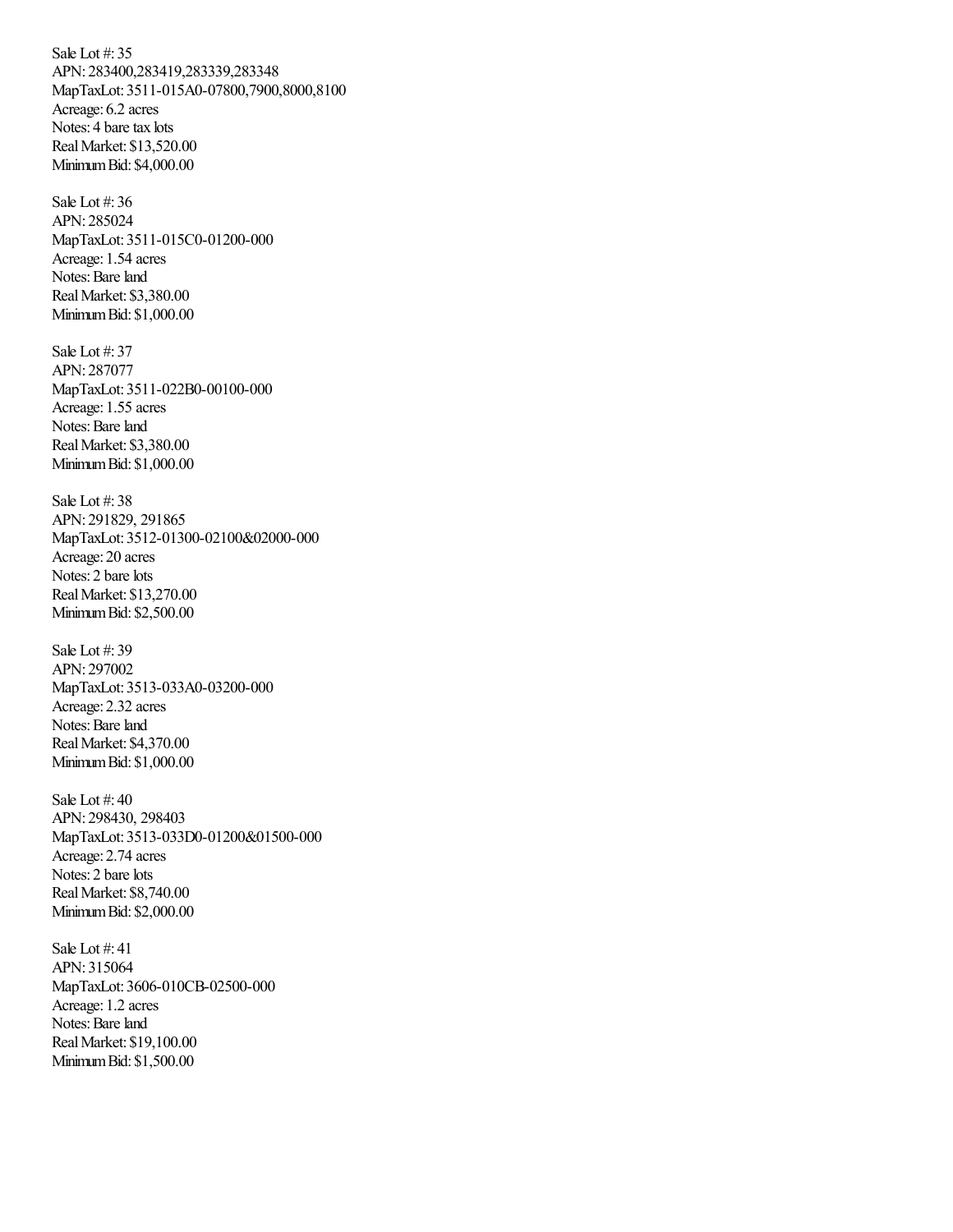Sale Lot #: 42 APN: 315741 MapTaxLot: 3606-014CB-02800-000 Acreage: 0.38 acres Notes: Bare land RealMarket: \$8,380.00 MinimumBid: \$1,000.00

Sale Lot #: 43 APN: 315750 MapTaxLot: 3606-014CB-02900-000 Acreage: 0.64 acres Notes: 2 Bare lots RealMarket: \$13,410.00 MinimumBid: \$1,500.00

Sale Lot #: 44 APN: 326374 MapTaxLot: 3610-001D0-01300-000 Acreage: 1.42 acres Notes: Bare land RealMarket: \$2,730.00 MinimumBid: \$1,000.00

Sale Lot #: 45 APN: 329530 MapTaxLot: 3610-012A0-07700-000 Acreage: 1.56 acres Notes: Bare land RealMarket: \$4,370.00 MinimumBid: \$1,000.00

Sale Lot #: 46 APN: 330467 MapTaxLot: 3610-012B0-06000-000 Acreage: 1.66 acres Notes: Bare land RealMarket: \$2,730.00 MinimumBid: \$1,000.00

Sale Lot #: 47 APN: 335186 MapTaxLot: 3610-014CB-00400-000 Acreage: 0.19 acres Notes: Bare land RealMarket: \$1,400.00 MinimumBid: \$500.00

Sale Lot #: 48 APN: 338110 MapTaxLot: 3611-001B0-03700-000 Acreage: 1.68 acres Notes: Bare land RealMarket: \$2,730.00 MinimumBid: \$1,000.00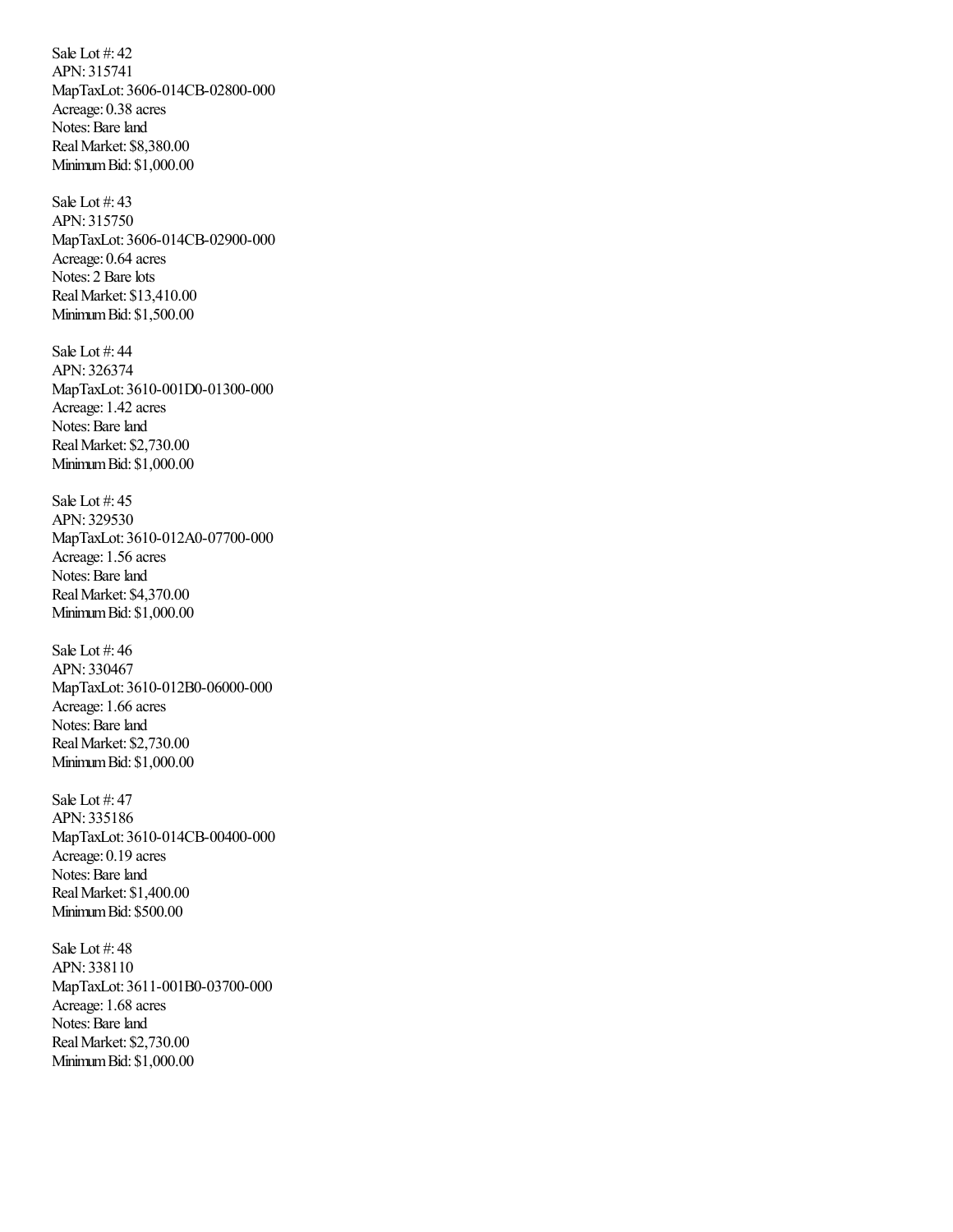Sale Lot #: 49 APN: 340928 MapTaxLot: 3611-003B0-02800-000 Acreage: 1.49 acres Notes: Bare land RealMarket: \$2,730.00 MinimumBid: \$1,000.00

Sale Lot #: 50 APN: 341758 MapTaxLot: 3611-003C0-03300-000 Acreage: 1.77 acres Notes: Bare land RealMarket: \$2,730.00 MinimumBid: \$1,000.00

Sale Lot #: 51 APN: 347958 MapTaxLot: 3611-010B0-01900-000 Acreage: 1.53 acres Notes: Bare land RealMarket: \$2,730.00 MinimumBid: \$1,000.00

Sale Lot #: 52 APN: 380331 MapTaxLot: 3709-031DB0-01800-000 Situs: 1262 Shadow Ln., Klamath Falss, OR 97601 Acreage: 0.95 acres Notes: Includes improvements RealMarket: \$91,810.00 MinimumBid: \$30,000.00

Sale Lot #: 53 APN: 386031 MapTaxLot: 3711-016A0-00900-000 Acreage: 2.36 acres Notes: Bare land RealMarket: \$10,930.00 MinimumBid: \$2,000.00

Sale Lot #: 54 APN: 386692 MapTaxLot: 3711-016D0-01000-000 Acreage: 7.57 acres Notes: Bare land RealMarket: \$10,930.00 MinimumBid: \$2,000.00

Sale Lot #: 55 APN: 393158 MapTaxLot: 3711-023B0-02300-000 Acreage: 2.45 acres Notes: Bare land RealMarket: \$10,930.00 MinimumBid: \$2,000.00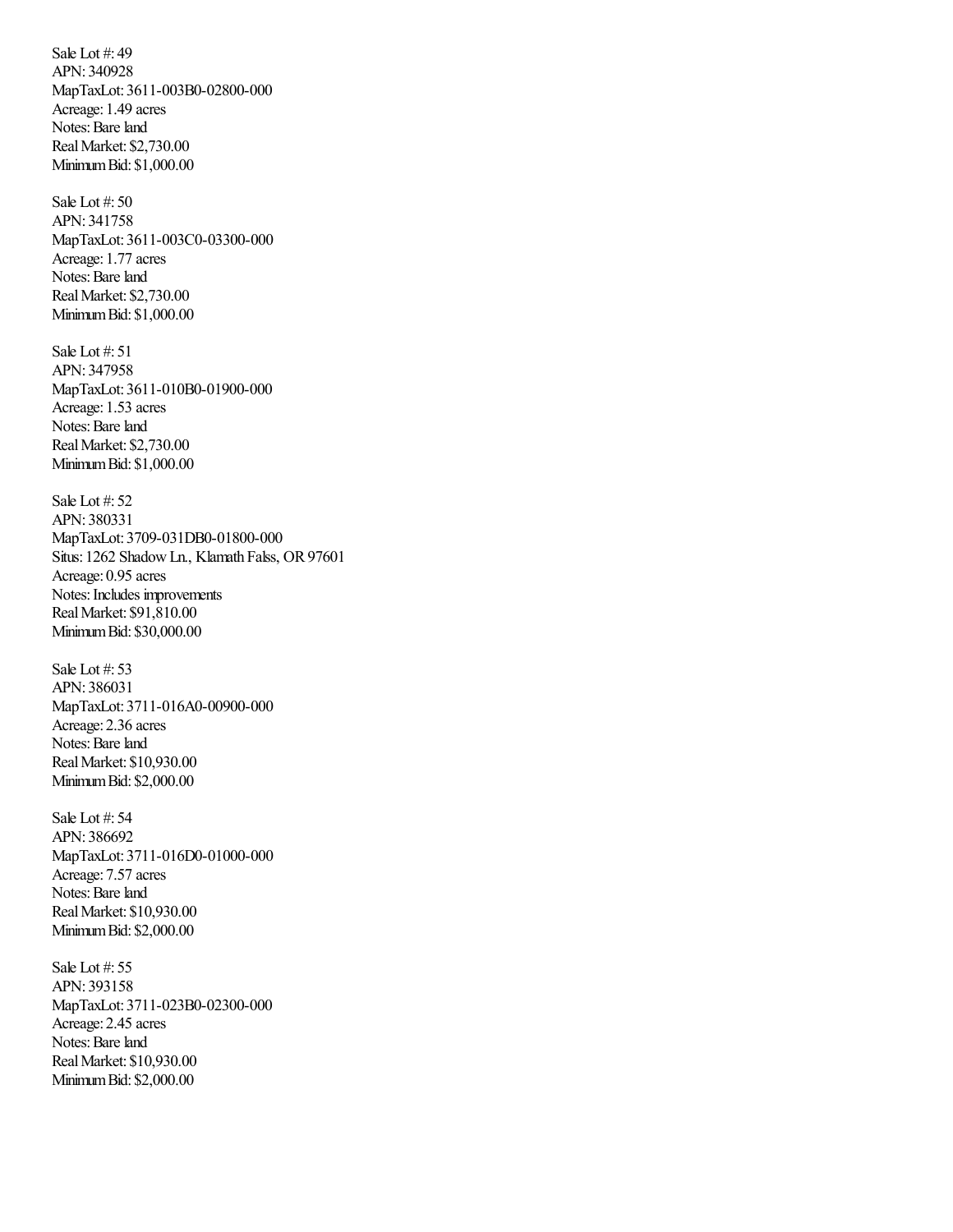Sale Lot #: 56 APN: 396529 MapTaxLot: 3711-027B0-00600-000 Situs: 12759 Golden Eagle Dr., Bonanza, OR 97623 Acreage: 2.24 acres Notes: Includes house and improvements RealMarket: \$192,440.00 MinimumBid: \$12,000.00

Sale Lot #: 57 APN: 401899 MapTaxLot: 3711-036A0-01600-000 Acreage: 2.47 acres Notes: Bare lot RealMarket: \$10,930.00 MinimumBid: \$1,500.00

Sale Lot #: 58 APN: 405564 MapTaxLot: 3714-003AB-00200-000 Acreage: 0.41 acres Notes: Bare land RealMarket: \$25,110.00 MinimumBid: \$3,500.00

Sale Lot #: 59 APN: 171245 MapTaxLot: 3809-021CB-00500-000 Acreage: 0.67 acres Notes: Bare land RealMarket: \$8,700.00 MinimumBid: \$1,500.00

Sale Lot #: 60 APN: 369407 MapTaxLot: 3809-029DC-13600-000 Situs: 924 Jefferson, Klamath falls, OR 97601 Acreage: N/A Notes: house RealMarket: \$83,000.00 MinimumBid: \$15,000.00

Sale Lot #: 61 APN: 630525 MapTaxLot: 3809-031DC-00700-000 Acreage: 1.68 acres Notes: Bare lot RealMarket: \$1,690.00 MinimumBid: \$500.00

Sale Lot #: 62 APN: 458230 MapTaxLot: 3811-002A0-00500-000 Acreage: 2.45 acres Notes: Bare land RealMarket: \$10,930.00 MinimumBid: \$2,000.00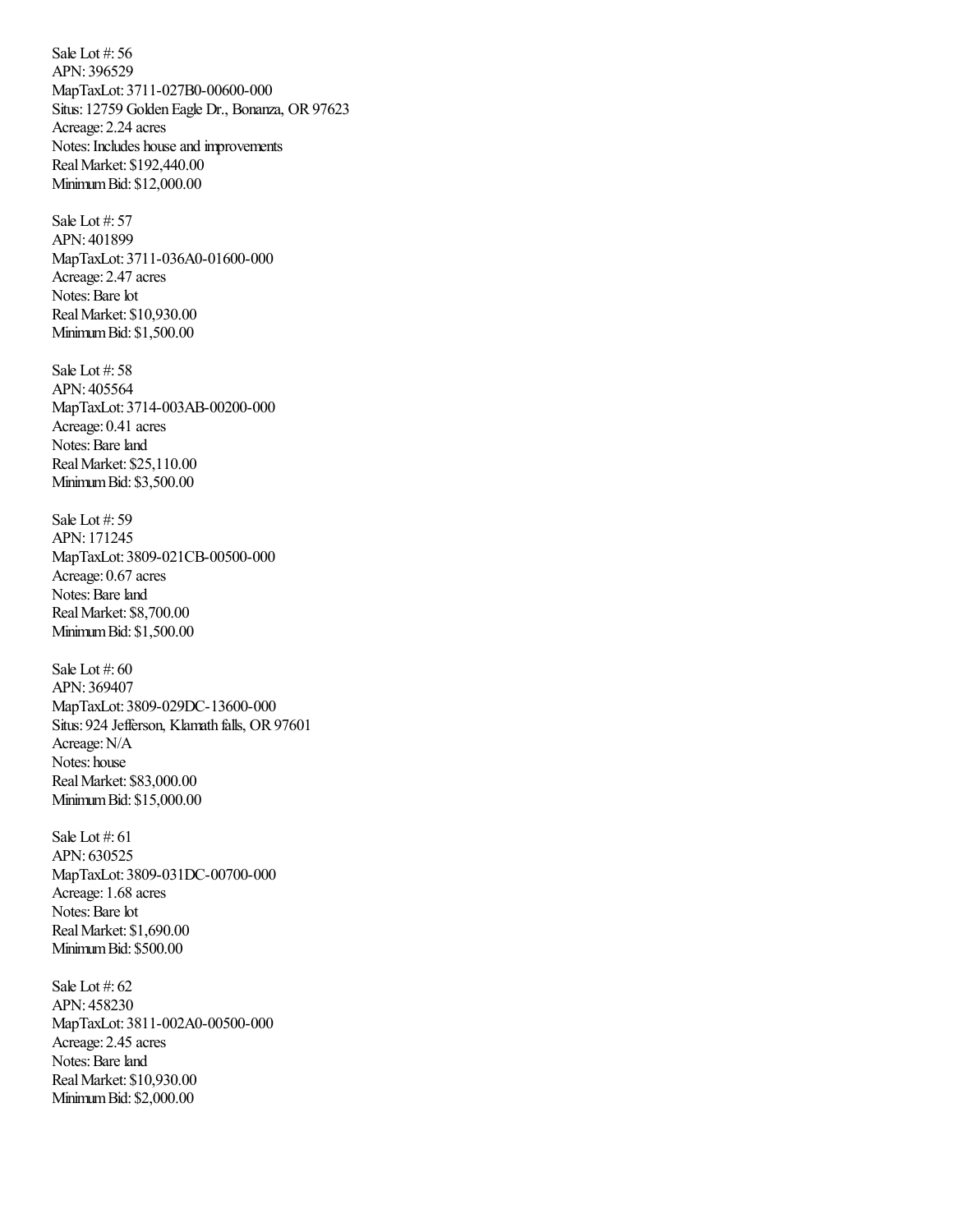Sale Lot #: 63 APN: 460879 MapTaxLot: 3811-004D0-02500-000 Acreage: 5.16 acres Notes: Bare land RealMarket: \$10,930.00 MinimumBid: \$2,000.00

Sale Lot #: 64 APN: 513180 MapTaxLot: 3909-002AC-01200-000 Situs: 5131 Cottage Ave, Klamath Falls, OR97603 Acreage: 0.51 acres Notes: Bare lot, utilities close for hookup RealMarket: \$49,760.00 MinimumBid: \$43,000.00

Sale Lot #: 65 APN: 540365 MapTaxLot: 3909-010AA-03000-000 Situs: 3317 Derby St., klamath falls, OR 97603 Acreage: 0.49 acres Notes: Includes shop and improvements, shared well agreement. RealMarket: \$63,720.00 MinimumBid: \$10,000.00

Sale Lot #: 66 APN: 556491 MapTaxLot: 3909-011CD-02400-000 Situs: 4402 Meadows Dr., Klamath Falls, OR 97603 Acreage: N/A Notes: Improvements, house, DOR lien has been satisfied. RealMarket: \$192,090.00 MinimumBid: \$30,000.00

Sale Lot #: 67 APN: 103998 MapTaxLot: 4011-00900-00700-000 Acreage: 5 acres Notes: Bare land RealMarket: \$8,810.00 MinimumBid: \$1,000.00

Before signing or accepting the instrument, the person transferring fee title should inquire about the person's rights, if any, under ORS 195.300, 195.301 and 195.305 to 195.336 and Secs 5 to 11, Ch 424, ORLaws 2007, Secs 2 to 9 and 17, Ch 855, ORLaws 2009,and Secs 2 to 7, Ch 8, ORLaws 2010. Theinstrument does notallowuse ofthe property described in theinstrument in violation ofapplicableland uselawsand regulations. Before signing or accepting instrument, the person acquiring fee title to the property should check with the appropriate city or county planning department to verify that the unit of land being transferred is a lawfully established lot or parcel, as defined in ORS 92.010 or 215.010, to verify the approved uses of the lot or parcel, to determine any limits on lawsuits against farming or forest practices as defined in ORS 30.930, and to inquire about the rights of neighboring property owners, ifany, under ORS 195.300, 195.301 and 195.305 to 195.336 and Secs 5 to 11, Ch 424, ORLaws 2007, Secs 2 to 9 and 17, Ch 855, ORLaws 2009,and Secs 2 to 7, Ch 8, ORLaws 2010.

Pursuant to ORS 275.110, an order to sell certain county property acquired in any manner by such county, or any interest therein less than the whole fee, shall direct the sheriff to make sale thereof. The order may be amended from time to time or revoked as the Klamath County Board of Commissioners deems proper.

The successful bidder accepts the land, building(s), and all other improvements in their present condition, as is, including latent defects, without any representations or warranties, expressed or implied. The successful bidder further acknowledges that in the event of an environmental cleanup, Klamath County has no liability for any costs associated with the environmental cleanup.

All property is subject to covenants, conditions, reservations, easements, restrictions, rights, rights of way and all matters appearing of record.